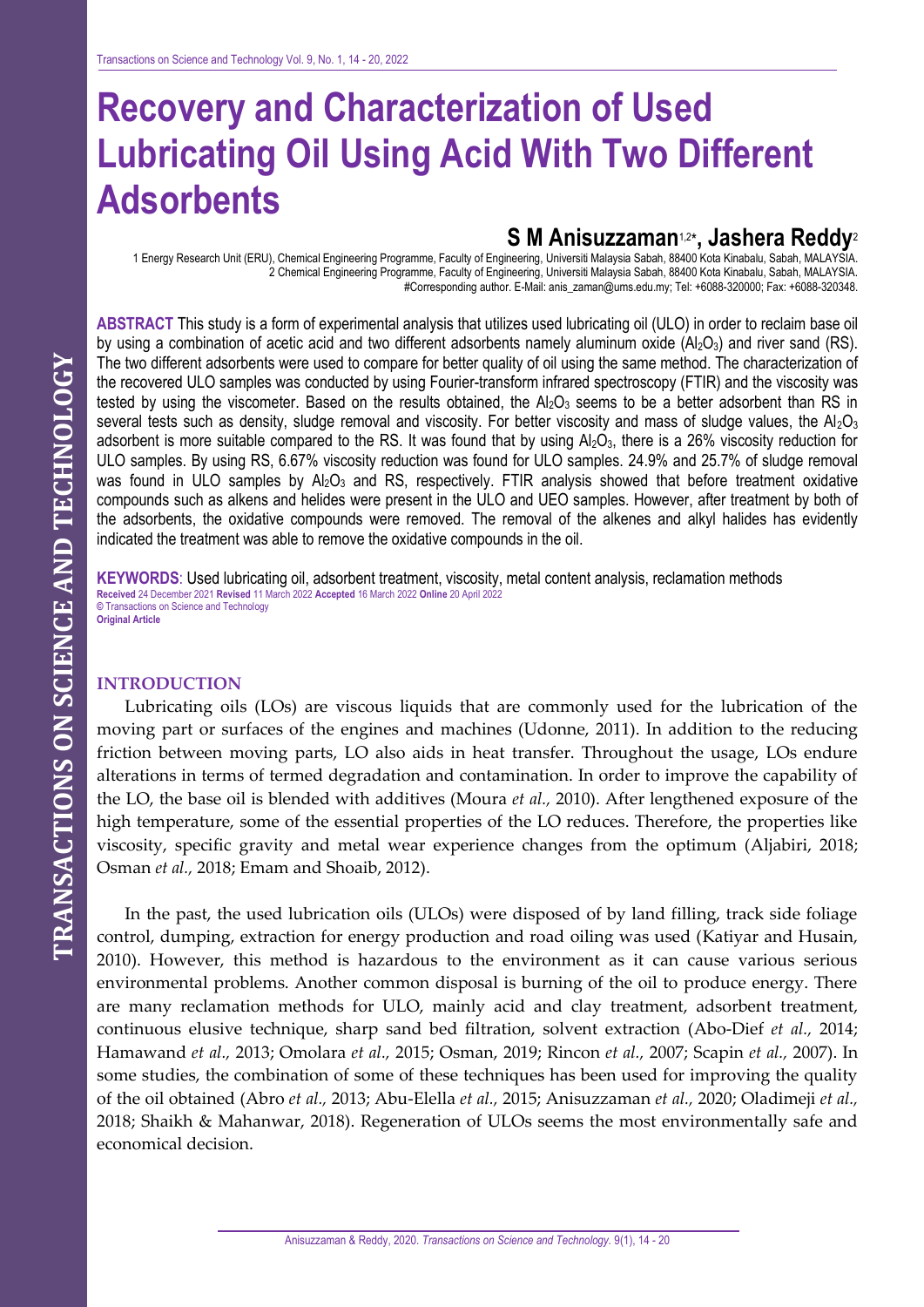Therefore, the aim of this study was a form of experimental analysis that utilizes ULO in order to reclaim fresh base oil by using a combination of acetic acid and two different adsorbents namely aluminum oxide (Al2O3) and river sand (RS). The two different adsorbents were used to compare for better quality of oil using the same method. The characterization of the recovered ULO samples was conducted by using Fourier-transform infrared spectroscopy (FTIR) and the viscosity was tested by using the viscometer.

# **METHODOLOGY**

#### *Materials*

Two different ULO samples (one was lubricant oil and another was engine oil) have been collected from a local car service center. The ULO samples underwent acid treatment followed by treatment with two different adsorbents namely Al2O3 and RS. Total 4 samples were prepared **(**samples 1 and 3 have been treated with Al2O<sup>3</sup> and samples 2 and 4 have been treated with RS). Then, the oil treated with adsorbents were undergone through centrifuge and filtered. The final LO obtained was compared to the virgin motor oil (VMO) to determine the efficiency of the acid-clay method in reclaiming the oil. Glacial acetic acid for acid treatment and nitric acid, cyclohexane, diethyl ether for RS treatment was purchased from Sigma Aldrich.

#### *Preparation of RS*

Initially, the RS was weighed using a measuring scale to 20 g. The sample was then washed in warm water and rinsed in distilled water. Next, 300 mL of cyclohexane and 300 mL of diethyl ether was measured and kept into separate conical flasks in the fume chamber. Following that, the RS sample was washed and partially dried. Next, the RS was washed cyclohexane first and then with diethyl ether. The 300 mL of 0.3 M nitric acid was used to add to the beaker containing the washed RS. The RS sample was washed with distilled water several times until all the nitric acid residue had been washed out and was heated in an oven at 300°C for 2 h. The dried sand was kept covered with aluminum foil once the drying was done (Ofunne & Maduako 1990).

#### *Treatment of ULO*

ULO was filtered to remove unwanted solid particles present in the oil. Then, the oil was subjected to a dehydration process to remove the presence of water in the oil at  $250^{\circ}$ C in the oven for 1 h. Next, 8 mL of acetic acid was added to the oil. The oil was then transferred to the glass bottle before centrifuge. The oil was immersed in a hot bath at 100 rpm for 5 h in order to create the separation of the contaminants and base oil. The following treatment was the treatment with adsorbents. First, the sample was to be tested with RS and weighed according to adsorbent to oil ratio of 1:2. The oil was moved to a beaker and mixed with the weighted RS. For the sample that was to be tested with aluminum oxide, the oil was also mixed according to adsorbent to oil ratio of 1:2 of Al2O<sub>3</sub>. The mixture of base oil and sludge was heated up to 250°C and centrifuged for about 1 h. After centrifugation, the oil was then filtered to obtain the final oil. The centrifuged oils were to be transferred to beakers with conical flasks and filtered out any remaining residue. The filtrate was the reclaimed oil after the treatment process.

#### *Characterization of ULO*

The analysis of oxidative compounds of the oil was done using the FTIR. Viscosity was tested with viscometer (Brookfield Programmable Viscometer DV-III + Rheometer) using a S64 spindle. The oxidative properties were compared between used and treated oil. The weight and volume of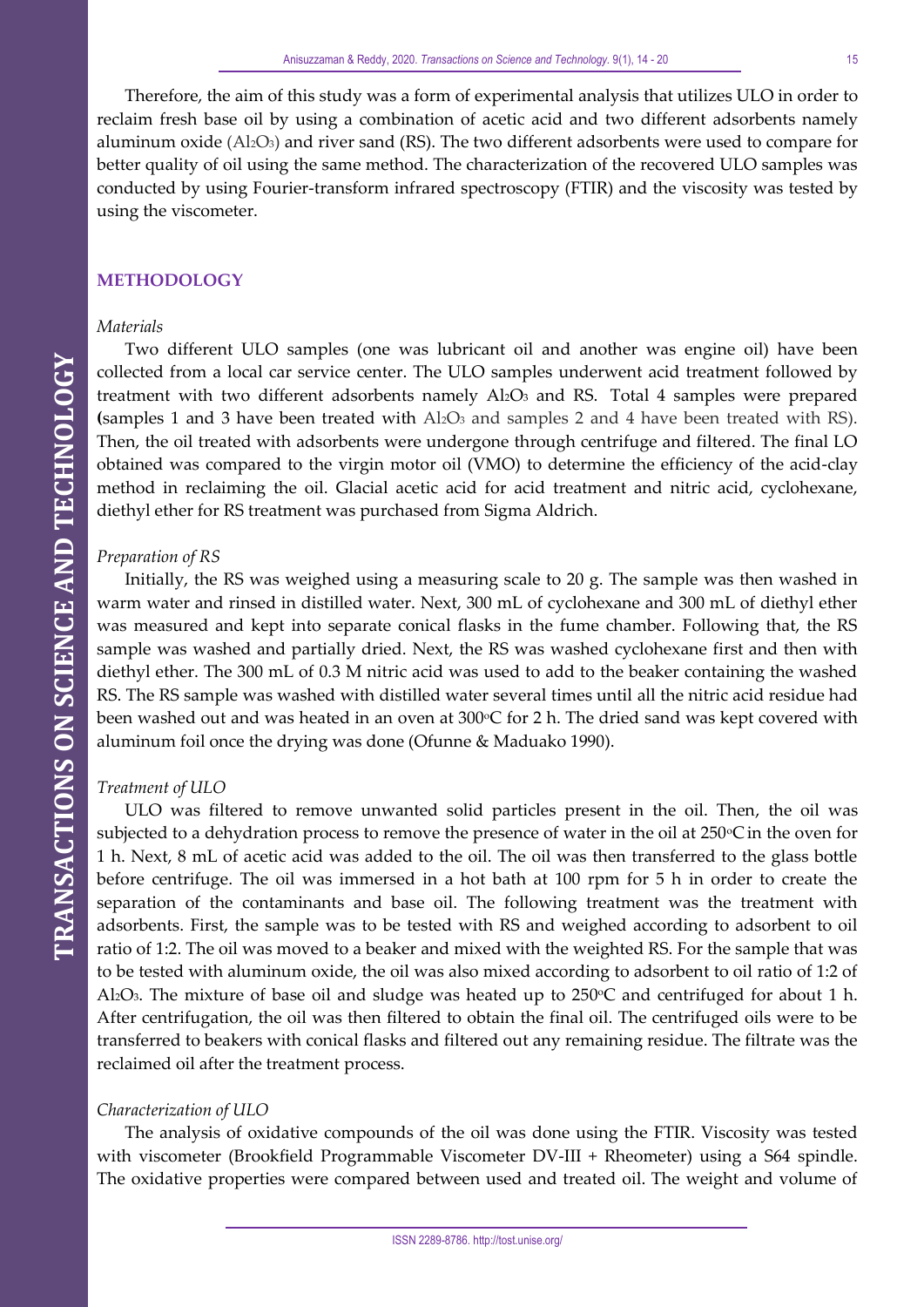the oil samples for both before and after the treatments were noted. The mass of sludge was obtained by measuring the net weight of sludge that was collected after the acid treatment.

#### **RESULTS AND DISCUSSION**

#### *Specific gravity*

Specific gravity was measured by the ASTM D941-55 and was calculated as a ratio of density of oil to density of water (equation 1).

*Specific gravity* = Density of oil, 
$$
g/ml / Density of water, g/ml
$$
 (1)

Figure 1 shows the specific gravity comparison for oil samples. As Figure 1 shows, all the oil samples have a reduction in the specific gravity. Sample 4 had the most significant difference in the specific gravity followed by sample 3, sample 2 and finally sample 1. Since both samples 1 and 3 have been treated with Al2O<sub>3</sub>, sample 3 has the bigger difference in the specific gravity. However, it can be said that the entire oil sample has a significant improvement in terms of the specific gravity. This indicates that some pollutant has been removed and the oil has reduced density (Udonne, 2011). In terms of the adsorbents, RS has shown more improvement in the specific gravity compared to Al<sub>2</sub>O<sub>3</sub>.

#### *Mass of Sludge*

After the acid treatment, the oil produces a certain amount of sludge due to the reaction that takes place (Hamawand *et al.,* 2013). From this mass of sludge, the resultant removal of impurities can be gauged. The sludge removal is shown in Figure 2. As Figure 2 shows, the oil sample that has the highest percentage of sludge removal is sample 3 and the lowest sludge removal was for sample 4. This means that the impurities absorbance of acetic acid was higher for sample 3 than that of sample 4. The sludge removal also affects the oil that was recovered. The higher the sludge removal, the lower oil can be recovered after the treatment.

#### *Viscosity*

Figure 3 shows the comparison of oil viscosity before and after treatment. It is known that the viscosity testing is able to show the indication of the impurities or contaminants in used oil (Hamawand *et al.,* 2013). Since the oil sample 1 and 2 shows that the highest viscosity, this could indicate that the ULO that has a viscosity of 180 cP has more additives and contaminants compared to used engine oil (UEO) which has a viscosity of 160 cP. The biggest difference in the viscosity is for the sample 3 which indicates the oxidized and polymerized contaminant or products in the used oil has been removed after the treatment. Since the pollutants in the oil are known to increase the viscosity, it can be concurred that pollutants exist in the oil before treatment. The products of the pollutants are oxidized and then produce precipitates which adds to the increase of viscosity. This is an indication of the oil contamination. The lowest difference in the viscosity is shown in the sample 2. This could be due to less contaminant removal or less contaminant present in the used oil itself. When comparing oil viscosity in terms of adsorbents, it can be concluded that the  $Al_2O_3$  has shown significant improvement in the viscosity compared to the RS. Both samples 1 and 3 have a bigger percentage of difference in viscosity reduction compared to sample 2 and 4 which have been tested RS. It was found that by using Al2O<sub>3</sub>, 26% and 55% viscosity reduction for ULO and UEO samples, respectively. On the other hand, by using RS, 6.67% and 25% viscosity reduction for ULO and UEO samples, respectively.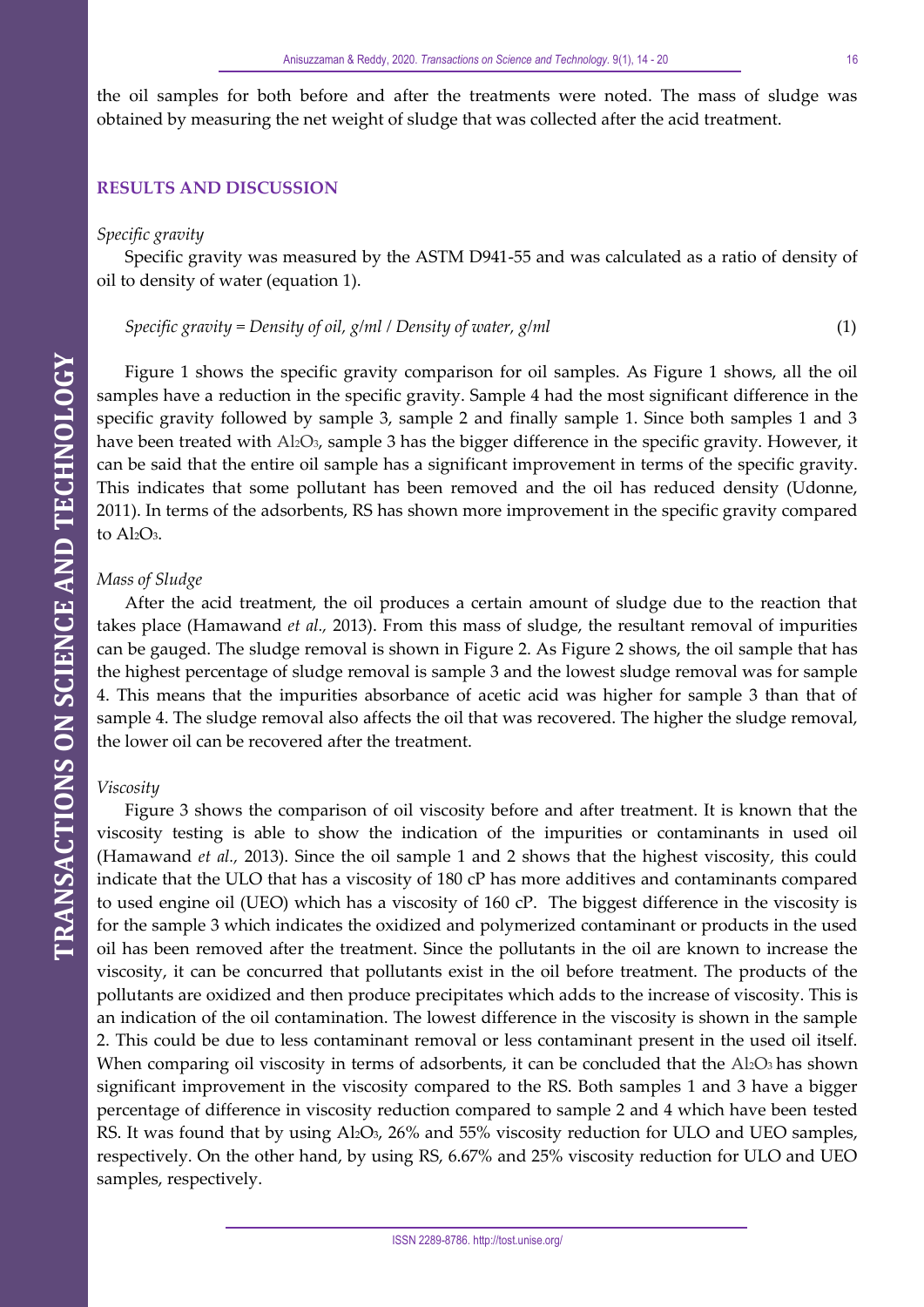

**Figure 1.** Specific gravity comparison for oil samples

**Figure 2.** Mass and percentage of sludge removal of oil samples

**Figure 3.** Comparison of oil viscosity before and after treatment

# *Oxidative Compounds*

Figure 4 shows the FTIR analysis of ULO, ULO samples treated with  $Al_2O_3$  (sample 1) and RS (sample 2). Based on Figure 4, it was confirmed that the oxidative compound content in the ULO sample before treatment. The major component identified was alkenes and halides. Alkenes are the common type of the oxidative compounds found in the ULO (Elbashir *et al.,* 2002). As for the alkyl halide, it could be a random compound in the oil. Alkanes found in the oil are mostly stable compounds and will not react with other compounds to create contaminants (Assunção Filho *et al.,* 2010). The silane found in the oil is a compound which has a sharp smell and found mostly in acetic acid (Kamal & Khan, 2009). It was found that the reactive oxidative compounds namely alkenes and alkyl halides were removed from sample 1 and sample 2 (Figure 4). The removal of both compounds has evidently indicated that the treatment was able to remove the oxidative compounds in the oil (Ping *et al.,* 2000). The alkanes however are a stable functional group that did not react and therefore remain in the oil after the treatment (Rincon *et al.,* 2005). The alkanes however are stable functional group that did not react and therefore remain in the oil after the treatment (Rincon *et al.,* 2005). The similarity between both the samples shows that for both treatment methods regardless of Al2O3 or RS has been able to produce a significant improvement. Table 1 shows the FTIR data of ULO, ULO samples treated with Al<sub>2</sub>O<sub>3</sub> and RS.

**Table 1.** Comparison in functional group contents of ULO before and after treatment

| Functional group                           | Wavelength (cm-1)    |                         |                             |
|--------------------------------------------|----------------------|-------------------------|-----------------------------|
|                                            | ULO Frequency (cm-1) | Treated ULO using Al2O3 | <b>Treated ULO using RS</b> |
| RCH <sub>2</sub> CH <sub>3</sub> (Alkanes) | 2921.47              | 2921.47                 | 2921.47                     |
| RCH <sub>2</sub> CH <sub>3</sub> (Alkanes) | 2853.10              | 2853.09                 | 2853.09                     |
| RCH <sub>2</sub> CH <sub>3</sub> (Alkanes) | 1457.71              | 1458.32                 | 1458.32                     |
| RCH <sub>2</sub> CH <sub>3</sub> (Alkanes) | 1376.92              | 1376.91                 | 1376.91                     |
| RCH=CHR (Alkenes)                          | 974.62               | Not detected            | Not detected                |
| RCH <sub>2</sub> CH <sub>3</sub> (Alkanes) | 721.46               | 721.68                  | 721.68                      |
| R-Br (Alkyl halides)                       | 570.68               | Not detected            | Not detected                |

160

 $20^{12}$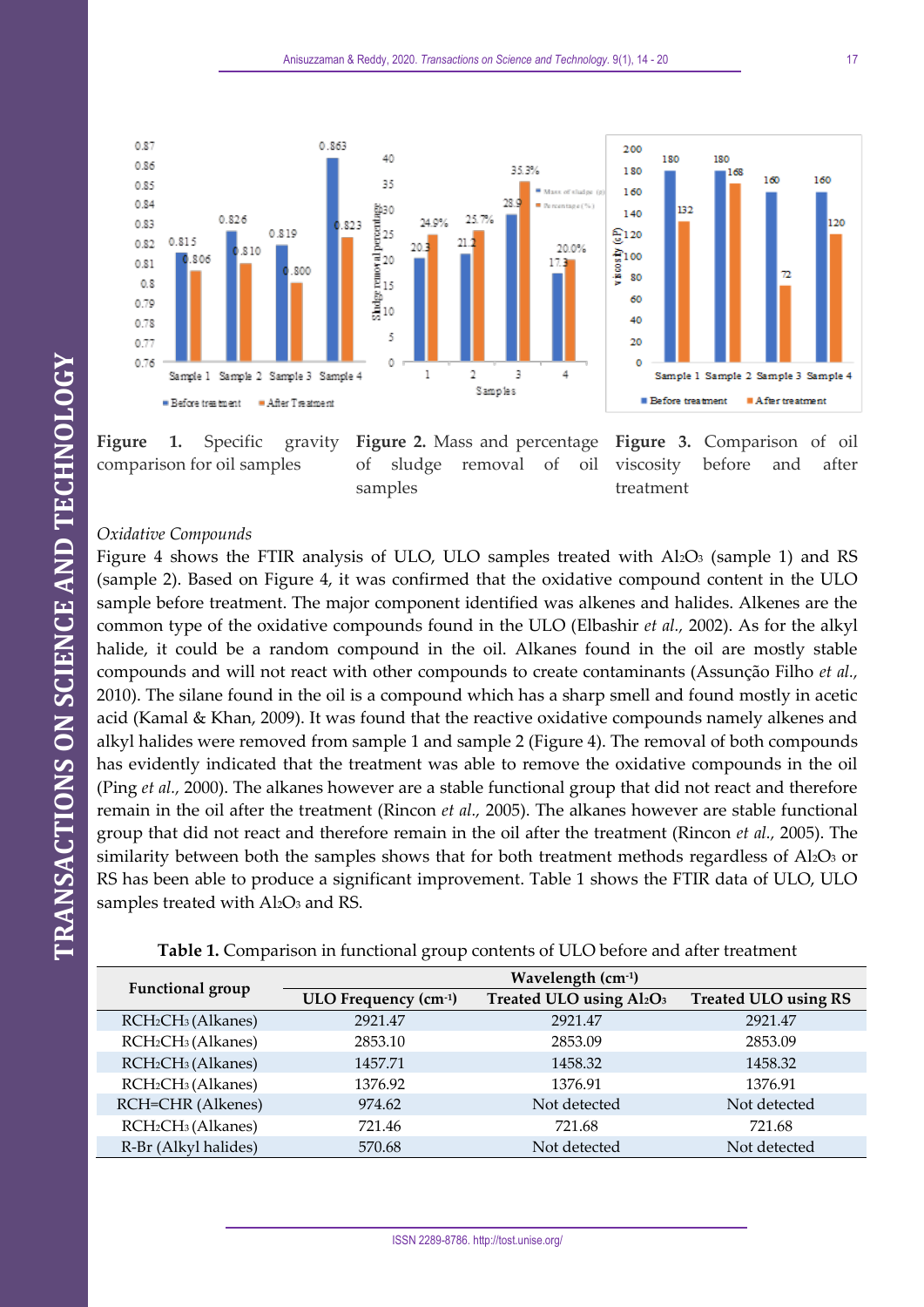



**Figure 4**: FTIR analysis of ULO, Sample 1 and Sample 2

# **CONCLUSION**

Based on the results obtained, the Al2O3 seems to be a better adsorbent than RS in several tests such as the density, sludge removal and viscosity. However, the RS does also give significant changes in the oil analysis and has a good potential to be an economical, organic and cheap adsorbent. Overall, both adsorbents were able to show significant results that improved the quality of oil. For better viscosity and mass of sludge values, the Al2O3 is more suitable compared to the RS. On the other hand, for the better specific gravity value, the RS provides the better oil quality. For the oxidative compounds, both adsorbents were performed to remove the oxidative compounds well. However, to meet the strict standards of ASTM, the oil has to be further improved in terms of color improvement and metal content.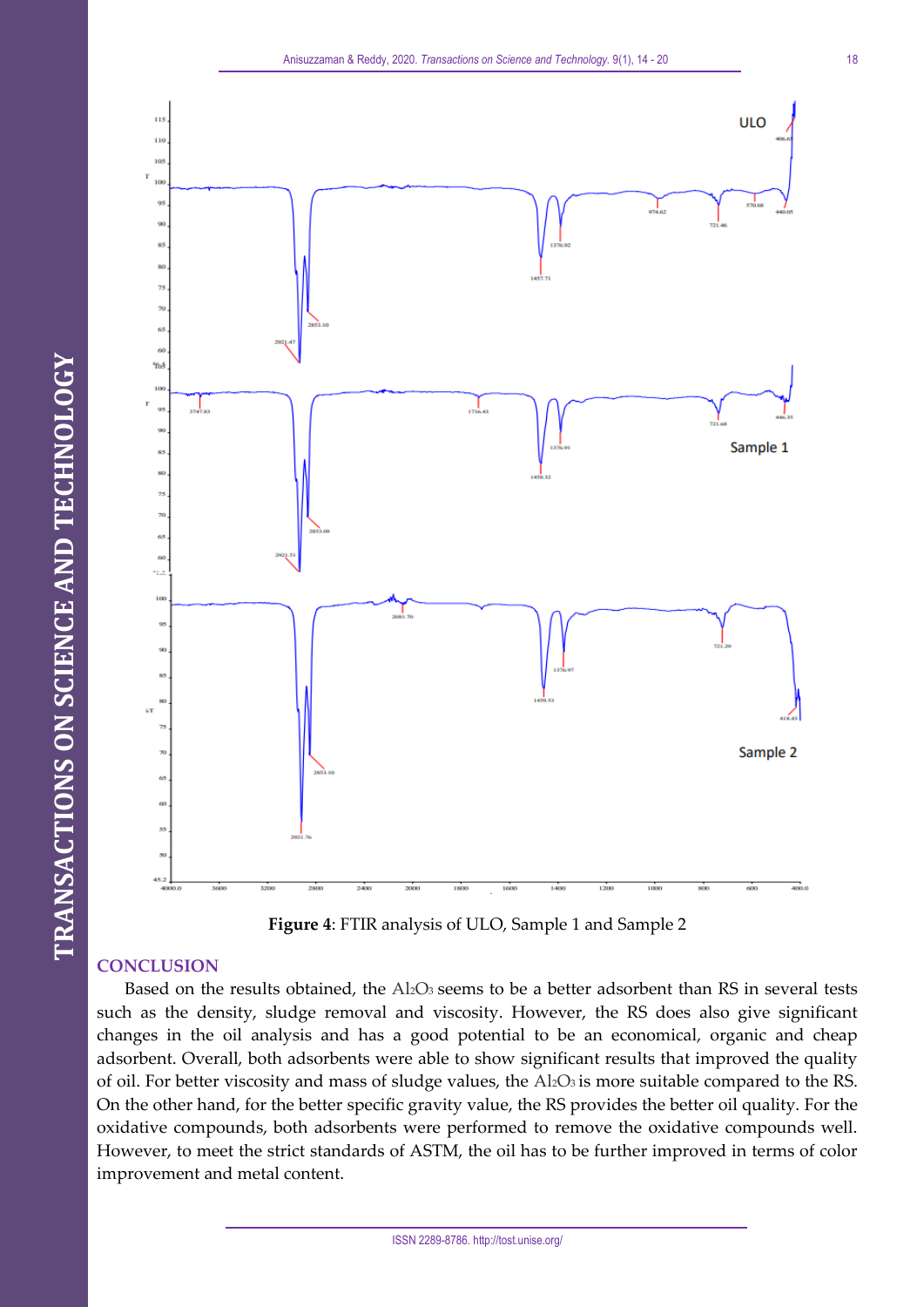#### **ACKNOWLEDGEMENTS**

The authors pay their sincere gratitude to Universiti Malaysia Sabah (UMS) for providing necessary research facilities to accomplish this study.

# **REFERENCES**

- [1] Abdul Mutalib, M. I., Elbashir, N. O., Al-Zahrani, S. M., & Abasaeed, A. E. 2002. A method of predicting effective solvent extraction parameters for recycling of used lubricating oils. *Chemical Engineering and Processing,* 41, 765-769.
- [2] Abo-Dief, H. M., Altalhi, A. A. & Mohamed A. T. 2014. Waste oil recycling using microwave pyrolysis reactors. *Journal of Industrial and Intelligent Information, 2*(4), 314-319.
- [3] Abu-Elella, R., Ossman, M. E., Farouq, R. & Abd-Elfatah, M. 2015. Used motor oil treatment: turning waste oil into valuable products. *International Journal of Chemical and Biochemical Sciences, 7*, 57-67.
- [4] Abro, R., Chen, X., Harijan, K., Dhakan, Z. A. & Ammar, M. 2013. A comparative study of recycling of used engine oil using extraction by composite solvent, single solvent and acid treatment methods, International Scholarly Research Notices, 2013 (952589) 1-5.
- [5] Aljabiri, N. A. 2018. A comparative study of recycling used lubricating oils using various methods, *Journal of Scientific and Engineering Research*, 5(9), 168-177.
- [6] Anisuzzaman, S. M., Krishnaiah, D., Suali, [E.](http://www.sciencedirect.com/science/article/pii/S2212371716301251) and Kumaran, D. 2020. Environmentally friendly recovery and characterization of waste lubricating oil using acid with spent bleaching earth. *Malaysian Journal of Chemistry,* 22(4), 20-42.
- [7] Assunção Filho, J. L., Moura, L. G. M. & Ramos, A. C. S. 2010. Liquid-liquid extraction and adsorption on solid surfaces applied to used lubricant oils recovery. *Brazilian Journal* of *Chemical Engineering*, 27, 687-697.
- [8] Emam E. A. & Shoaib. A. M. 2012. Re-refining of used lube oil, II- by solvent/clay and acid/clay-percolation processes. *ARPN Journal of Science and Technology,* 2(11), 1034-1041.
- [9] Hamawand, I., Yusaf, T. & Sardasht, R. 2013. Recycling of waste engine oils using a new washing agent*. Energies,* 6(2), 1023-1049.
- [10] Kamal, A. & Khan, F. 2009. Effect of extraction and adsorption on re-rifining of used lubricating oil. *Oil & Gas Science and Technology - Rev. IFP,* 64(2), 191-197.
- [11] Katiyar, V. & Husain, S. 2010. Reclamation of used lubricating oils, *Current World Environment,* 5(1). 79-84.
- [12] Moura, L. G. M., Assunção Filho, J. L. & Ramos, A. C. S. 2010. Recovery of used lubricant oils through adsorption of residues on solid surfaces. *Brazilian Journal of Petroleum and Gas,* 4(3), 91-102.
- [13] Ofunne, [G. C.](https://www.sciencedirect.com/science/article/pii/S0269857905800140#!) & Maduako, [A. U.](https://www.sciencedirect.com/science/article/pii/S0269857905800140#!) 1990. Reclamation of used hydraulic oil. *[Oil and Chemical](https://www.sciencedirect.com/science/journal/02698579)  [Pollution,](https://www.sciencedirect.com/science/journal/02698579)* 6(2), 127-135.
- [14] Oladimeji, T. E., Sonibare, J. A., Omoleye, J. A., Adegbola, A. A. & Okagbue, H. I. 2018. Data on the treatment of used lubricating oil from two different sources using solvent extraction and adsorption. *Data Brief,* 19, 2240-2252.
- [15] Omolara, A. M., Olurotimi, A. D. & Olatunji, G. O. 2015. Regeneration of used lubricating engine oil by solvent extraction process. *International Journal of Energy and Environmental Research,* 3(1), 1-12.
- [16] Osman, D. I., Attia, S. K. & Taman, A. R. 2018. Recycling of used engine oil by different solvent. *Egyptian Journal of Petroleum*, 27(2), 221-225.
- [17] Osman H. 2019. Model Prediction and optimization of waste lube oil treated with natural clay. *Processes, 7*(10), 729-743.